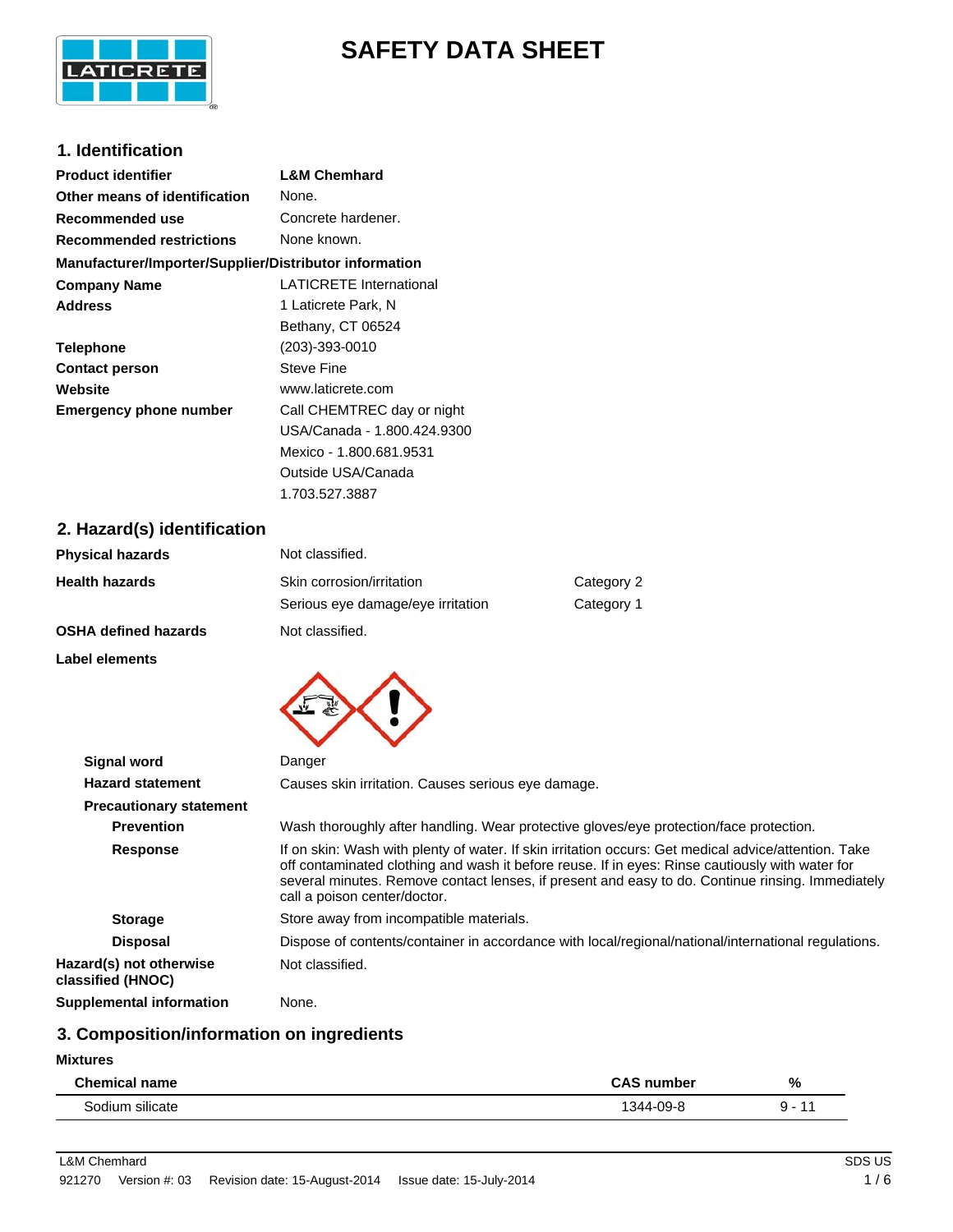| <b>Composition comments</b>                                                      | All concentrations are in percent by weight unless ingredient is a gas. Gas concentrations are in<br>percent by volume.                                                                                                                                                                                                          |
|----------------------------------------------------------------------------------|----------------------------------------------------------------------------------------------------------------------------------------------------------------------------------------------------------------------------------------------------------------------------------------------------------------------------------|
| 4. First-aid measures                                                            |                                                                                                                                                                                                                                                                                                                                  |
| <b>Inhalation</b>                                                                | Remove victim to fresh air and keep at rest in a position comfortable for breathing. Get medical<br>attention if any discomfort continues.                                                                                                                                                                                       |
| <b>Skin contact</b>                                                              | Take off immediately all contaminated clothing. Wash contaminated clothing before reuse. Get<br>medical attention immediately.                                                                                                                                                                                                   |
| Eye contact                                                                      | Immediately flush eyes with plenty of water for at least 15 minutes. Remove contact lenses, if<br>present and easy to do. Continue rinsing. Get medical attention immediately.                                                                                                                                                   |
| Ingestion                                                                        | Rinse mouth. Do not induce vomiting. If vomiting occurs, keep head low so that stomach content<br>doesn't get into the lungs. Get medical attention if any discomfort continues.                                                                                                                                                 |
| <b>Most important</b><br>symptoms/effects, acute and<br>delayed                  | Irritation of eyes and mucous membranes. Permanent eye damage including blindness could<br>result.                                                                                                                                                                                                                               |
| Indication of immediate<br>medical attention and special<br>treatment needed     | Provide general supportive measures and treat symptomatically.                                                                                                                                                                                                                                                                   |
| <b>General information</b>                                                       | Ensure that medical personnel are aware of the material(s) involved, and take precautions to<br>protect themselves.                                                                                                                                                                                                              |
| 5. Fire-fighting measures                                                        |                                                                                                                                                                                                                                                                                                                                  |
| Suitable extinguishing media                                                     | Water spray, foam, dry powder or carbon dioxide.                                                                                                                                                                                                                                                                                 |
| <b>Unsuitable extinguishing</b><br>media                                         | Do not use water jet as an extinguisher, as this will spread the fire.                                                                                                                                                                                                                                                           |
| Specific hazards arising from<br>the chemical                                    | By heating and fire, irritating vapors/gases may be formed.                                                                                                                                                                                                                                                                      |
| Special protective equipment<br>and precautions for firefighters                 | Self-contained breathing apparatus and full protective clothing must be worn in case of fire.<br>Selection of respiratory protection for firefighting: follow the general fire precautions indicated in<br>the workplace.                                                                                                        |
| <b>Fire fighting</b><br>equipment/instructions                                   | Move containers from fire area if you can do so without risk. Use water spray to cool unopened<br>containers.                                                                                                                                                                                                                    |
| <b>General fire hazards</b>                                                      | No unusual fire or explosion hazards noted.                                                                                                                                                                                                                                                                                      |
| 6. Accidental release measures                                                   |                                                                                                                                                                                                                                                                                                                                  |
| <b>Personal precautions,</b><br>protective equipment and<br>emergency procedures | Keep unnecessary personnel away. Wear appropriate protective equipment and clothing during<br>clean-up. Do not touch damaged containers or spilled material unless wearing appropriate<br>protective clothing. Ensure adequate ventilation. Local authorities should be advised if significant<br>spillages cannot be contained. |

Large Spills: Stop the flow of material, if this is without risk. Dike the spilled material, where this is possible. Absorb in vermiculite, dry sand or earth and place into containers. Following product recovery, flush area with water. **Methods and materials for containment and cleaning up**

> Small Spills: Wipe up with absorbent material (e.g. cloth, fleece). Clean surface thoroughly to remove residual contamination.

Never return spills in original containers for re-use. For waste disposal, see Section 13 of the SDS. Avoid release to the environment. Do not discharge into drains, water courses or onto the ground. Environmental manager must be informed of all major releases. **Environmental precautions**

# **7. Handling and storage**

| <b>Precautions for safe handling</b> | Do not breathe mist or vapor. Do not get in eyes, on skin, on clothing. Use with adequate<br>ventilation. Wear appropriate personal protective equipment. Observe good industrial hygiene<br>practices. |
|--------------------------------------|---------------------------------------------------------------------------------------------------------------------------------------------------------------------------------------------------------|
| Conditions for safe storage,         | Keep container tightly closed. Store in a cool and well-ventilated place. Store away from                                                                                                               |
| including any incompatibilities      | incompatible materials (See Section 10).                                                                                                                                                                |

### **8. Exposure controls/personal protection**

| Occupational exposure limits   | No exposure limits noted for ingredient(s).                |
|--------------------------------|------------------------------------------------------------|
| <b>Biological limit values</b> | No biological exposure limits noted for the ingredient(s). |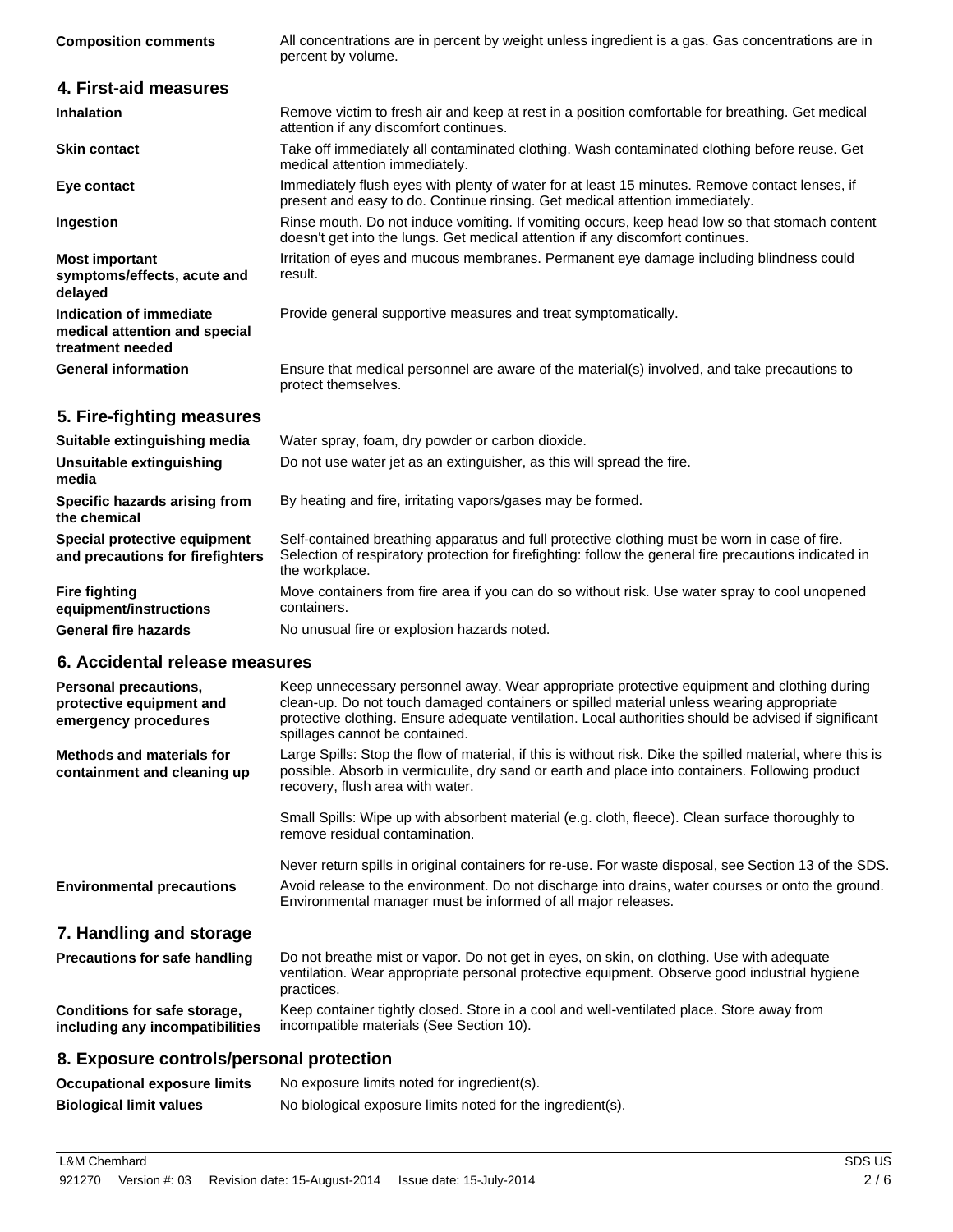| Appropriate engineering<br>controls              | Good general ventilation (typically 10 air changes per hour) should be used. Ventilation rates<br>should be matched to conditions. If applicable, use process enclosures, local exhaust ventilation,<br>or other engineering controls to maintain airborne levels below recommended exposure limits. If<br>exposure limits have not been established, maintain airborne levels to an acceptable level. Provide<br>eyewash station. |
|--------------------------------------------------|------------------------------------------------------------------------------------------------------------------------------------------------------------------------------------------------------------------------------------------------------------------------------------------------------------------------------------------------------------------------------------------------------------------------------------|
|                                                  | Individual protection measures, such as personal protective equipment                                                                                                                                                                                                                                                                                                                                                              |
| <b>Eye/face protection</b>                       | Wear safety glasses with side shields (or goggles). Face-shield.                                                                                                                                                                                                                                                                                                                                                                   |
| <b>Skin protection</b><br><b>Hand protection</b> | Wear appropriate chemical resistant gloves.                                                                                                                                                                                                                                                                                                                                                                                        |
| <b>Skin protection</b>                           |                                                                                                                                                                                                                                                                                                                                                                                                                                    |
| <b>Other</b>                                     | Wear appropriate chemical resistant clothing.                                                                                                                                                                                                                                                                                                                                                                                      |
| <b>Respiratory protection</b>                    | In case of insufficient ventilation, wear suitable respiratory equipment.                                                                                                                                                                                                                                                                                                                                                          |
| <b>Thermal hazards</b>                           | Wear appropriate thermal protective clothing, when necessary.                                                                                                                                                                                                                                                                                                                                                                      |
| <b>General hygiene</b><br>considerations         | Always observe good personal hygiene measures, such as washing after handling the material<br>and before eating, drinking, and/or smoking. Routinely wash work clothing and protective<br>equipment to remove contaminants.                                                                                                                                                                                                        |

# **9. Physical and chemical properties**

| Appearance                                        | Clear liquid.   |
|---------------------------------------------------|-----------------|
| <b>Physical state</b>                             | Liquid.         |
| <b>Form</b>                                       | Liquid.         |
| Color                                             | Clear.          |
| Odor                                              | Odorless.       |
| <b>Odor threshold</b>                             | Not available.  |
| рH                                                | 11.3            |
| Melting point/freezing point                      | Not applicable. |
| Initial boiling point and boiling<br>range        | Not applicable. |
| <b>Flash point</b>                                | Non flammable.  |
| <b>Evaporation rate</b>                           | Not applicable. |
| Flammability (solid, gas)                         | Not applicable. |
| Upper/lower flammability or explosive limits      |                 |
| <b>Flammability limit - lower</b><br>(%)          | Not available.  |
| <b>Flammability limit - upper</b><br>(%)          | Not available.  |
| Explosive limit - lower (%)                       | Not available.  |
| Explosive limit - upper (%)                       | Not available.  |
| Vapor pressure                                    | Not applicable. |
| <b>Vapor density</b>                              | Not applicable. |
| <b>Relative density</b>                           | 1.39            |
| Solubility(ies)                                   |                 |
| <b>Solubility (water)</b>                         | Soluble.        |
| <b>Partition coefficient</b><br>(n-octanol/water) | Not available.  |
| <b>Auto-ignition temperature</b>                  | Not available.  |
| <b>Decomposition temperature</b>                  | Not available.  |
| <b>Viscosity</b>                                  | Not available.  |
| 10. Stability and reactivity                      |                 |

| <b>Reactivity</b>                                        | The product is stable and non-reactive under normal conditions of use, storage and transport. |
|----------------------------------------------------------|-----------------------------------------------------------------------------------------------|
| <b>Chemical stability</b>                                | Material is stable under normal conditions.                                                   |
| Will not occur.<br>Possibility of hazardous<br>reactions |                                                                                               |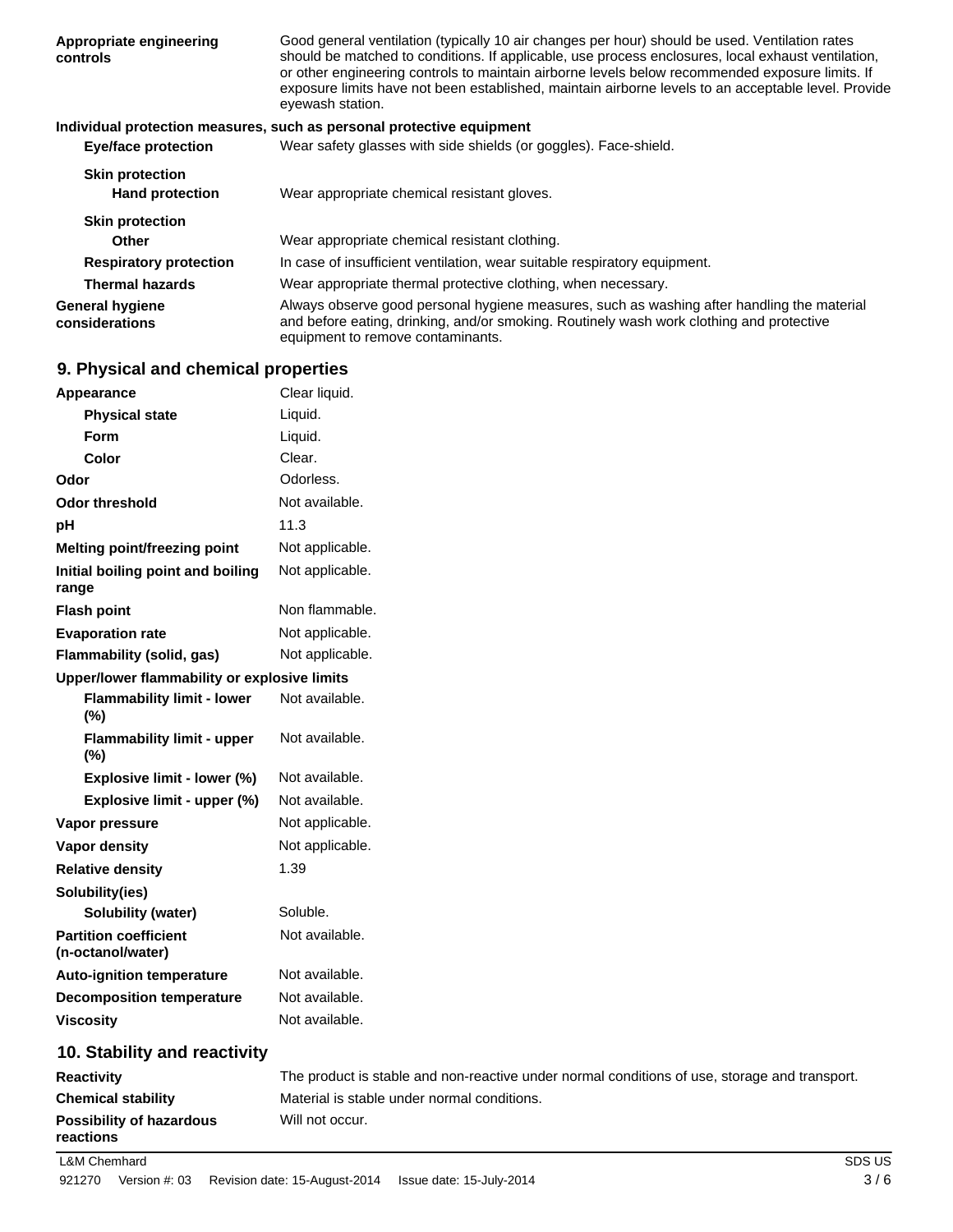| <b>Conditions to avoid</b>     | Heat, flames and sparks. Contact with incompatible materials. |
|--------------------------------|---------------------------------------------------------------|
| Incompatible materials         | Strong acids.                                                 |
| <b>Hazardous decomposition</b> | Silicon oxides.                                               |
| products                       |                                                               |

# **11. Toxicological information**

### **Information on likely routes of exposure**

| <b>Inhalation</b>                                                                  | In high concentrations, vapors may be irritating to the respiratory system.                        |
|------------------------------------------------------------------------------------|----------------------------------------------------------------------------------------------------|
| <b>Skin contact</b>                                                                | Causes skin irritation.                                                                            |
| Eye contact                                                                        | Causes serious eye damage.                                                                         |
| Ingestion                                                                          | Ingestion may cause irritation and malaise.                                                        |
| Symptoms related to the<br>physical, chemical and<br>toxicological characteristics | Irritation of eyes and mucous membranes. Permanent eye damage including blindness could<br>result. |

#### **Information on toxicological effects**

| <b>Acute toxicity</b>                                 | May cause discomfort if swallowed.                                                                                                                                                                    |                        |  |
|-------------------------------------------------------|-------------------------------------------------------------------------------------------------------------------------------------------------------------------------------------------------------|------------------------|--|
| <b>Components</b>                                     | <b>Species</b>                                                                                                                                                                                        | <b>Test Results</b>    |  |
| Sodium silicate (CAS 1344-09-8)                       |                                                                                                                                                                                                       |                        |  |
| <b>Acute</b>                                          |                                                                                                                                                                                                       |                        |  |
| Dermal                                                |                                                                                                                                                                                                       |                        |  |
| LD50                                                  | Rat                                                                                                                                                                                                   | > 5000 mg/kg, 24 Hours |  |
| Inhalation                                            |                                                                                                                                                                                                       |                        |  |
| LC50                                                  | Rat                                                                                                                                                                                                   | > 2.06 mg/l, 4 Hours   |  |
| Oral                                                  |                                                                                                                                                                                                       |                        |  |
| LD50                                                  | Rat                                                                                                                                                                                                   | 3400 mg/kg             |  |
| <b>Skin corrosion/irritation</b>                      | Causes skin irritation.                                                                                                                                                                               |                        |  |
| Serious eye damage/eye<br>irritation                  | Causes serious eye damage.                                                                                                                                                                            |                        |  |
| Respiratory or skin sensitization                     |                                                                                                                                                                                                       |                        |  |
| <b>Respiratory sensitization</b>                      | No data available.                                                                                                                                                                                    |                        |  |
| <b>Skin sensitization</b>                             | Not a skin sensitizer.                                                                                                                                                                                |                        |  |
| Germ cell mutagenicity                                | No data available to indicate product or any components present at greater than 0.1% are<br>mutagenic or genotoxic.                                                                                   |                        |  |
| Carcinogenicity                                       | This product is not considered to be a carcinogen by IARC, ACGIH, NTP, or OSHA.                                                                                                                       |                        |  |
|                                                       | <b>IARC Monographs. Overall Evaluation of Carcinogenicity</b>                                                                                                                                         |                        |  |
| Not listed.                                           |                                                                                                                                                                                                       |                        |  |
| <b>NTP Report on Carcinogens</b>                      |                                                                                                                                                                                                       |                        |  |
| Not listed.                                           |                                                                                                                                                                                                       |                        |  |
|                                                       | OSHA Specifically Regulated Substances (29 CFR 1910.1001-1050)                                                                                                                                        |                        |  |
| Not regulated.                                        |                                                                                                                                                                                                       |                        |  |
| <b>Reproductive toxicity</b>                          | No data available.                                                                                                                                                                                    |                        |  |
| Specific target organ toxicity -<br>single exposure   | No data available.                                                                                                                                                                                    |                        |  |
| Specific target organ toxicity -<br>repeated exposure | No data available.                                                                                                                                                                                    |                        |  |
| <b>Aspiration hazard</b>                              | No data available.                                                                                                                                                                                    |                        |  |
| <b>Chronic effects</b>                                | Frequent or prolonged contact may defat and dry the skin, leading to discomfort and dermatitis.                                                                                                       |                        |  |
| <b>Further information</b>                            | No other specific acute or chronic health impact noted.                                                                                                                                               |                        |  |
| 12. Ecological information                            |                                                                                                                                                                                                       |                        |  |
| <b>Ecotoxicity</b>                                    | The product is not classified as environmentally hazardous. However, this does not exclude the<br>possibility that large or frequent spills can have a harmful or damaging effect on the environment. |                        |  |
| <b>Persistence and degradability</b>                  | No data is available on the degradability of this product.                                                                                                                                            |                        |  |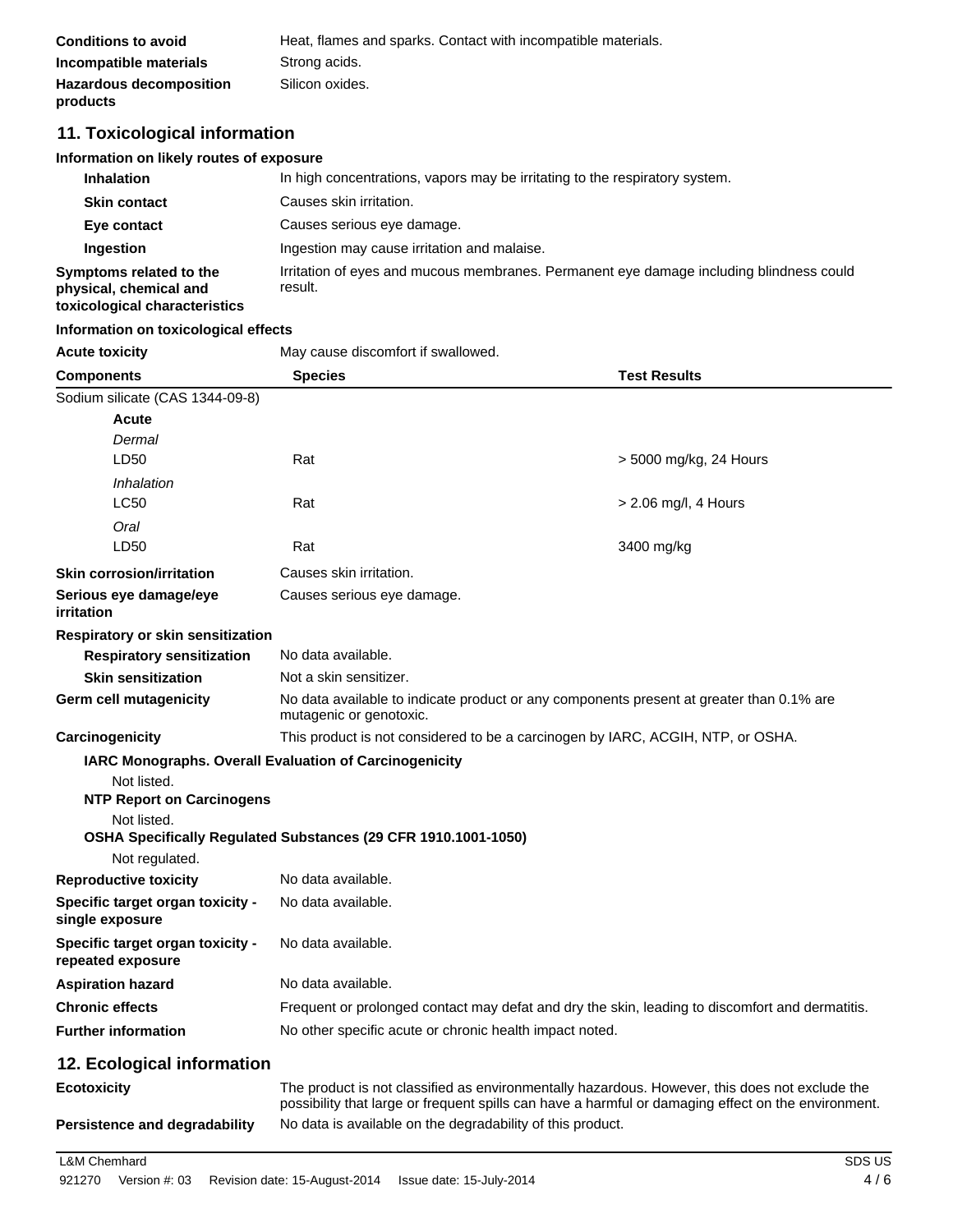| <b>Bioaccumulative potential</b> | No data available.                                                                                                                                                                         |
|----------------------------------|--------------------------------------------------------------------------------------------------------------------------------------------------------------------------------------------|
| <b>Mobility in soil</b>          | The product is soluble in water.                                                                                                                                                           |
| Other adverse effects            | No other adverse environmental effects (e.g. ozone depletion, photochemical ozone creation<br>potential, endocrine disruption, global warming potential) are expected from this component. |

### **13. Disposal considerations**

| <b>Disposal instructions</b>             | Collect and reclaim or dispose in sealed containers at licensed waste disposal site. This material<br>and its container must be disposed of as hazardous waste. Do not allow this material to drain into<br>sewers/water supplies. Do not contaminate ponds, waterways or ditches with chemical or used<br>container. Dispose of contents/container in accordance with local/regional/national/international<br>regulations. |
|------------------------------------------|------------------------------------------------------------------------------------------------------------------------------------------------------------------------------------------------------------------------------------------------------------------------------------------------------------------------------------------------------------------------------------------------------------------------------|
| Hazardous waste code                     | The waste code should be assigned in discussion between the user, the producer and the waste<br>disposal company.                                                                                                                                                                                                                                                                                                            |
| Waste from residues / unused<br>products | Dispose of in accordance with local regulations. Empty containers or liners may retain some<br>product residues. This material and its container must be disposed of in a safe manner (see:<br>Disposal instructions).                                                                                                                                                                                                       |
| <b>Contaminated packaging</b>            | Empty containers should be taken to an approved waste handling site for recycling or disposal.<br>Since emptied containers may retain product residue, follow label warnings even after container is<br>emptied.                                                                                                                                                                                                             |

### **14. Transport information**

**DOT**

Not regulated as dangerous goods.

#### **IATA**

Not regulated as dangerous goods.

# **IMDG**

Not regulated as dangerous goods.

#### **Transport in bulk according to** Not applicable. **Annex II of MARPOL 73/78 and the IBC Code**

### **15. Regulatory information**

**US federal regulations**

This product is a "Hazardous Chemical" as defined by the OSHA Hazard Communication Standard, 29 CFR 1910.1200.

#### **TSCA Section 12(b) Export Notification (40 CFR 707, Subpt. D)**

Not regulated.

- **OSHA Specifically Regulated Substances (29 CFR 1910.1001-1050)**
	- Not regulated.

**CERCLA Hazardous Substance List (40 CFR 302.4)**

Not listed.

**Hazard categories**

# **Superfund Amendments and Reauthorization Act of 1986 (SARA)**

Immediate Hazard - Yes Delayed Hazard - No Fire Hazard - No Pressure Hazard - No Reactivity Hazard - No

### **SARA 302 Extremely hazardous substance**

Not listed.

**SARA 311/312 Hazardous** Yes **chemical**

#### **SARA 313 (TRI reporting)** Not regulated.

# **Other federal regulations**

**Clean Air Act (CAA) Section 112 Hazardous Air Pollutants (HAPs) List**

Not regulated.

# **Clean Air Act (CAA) Section 112(r) Accidental Release Prevention (40 CFR 68.130)**

Not regulated.